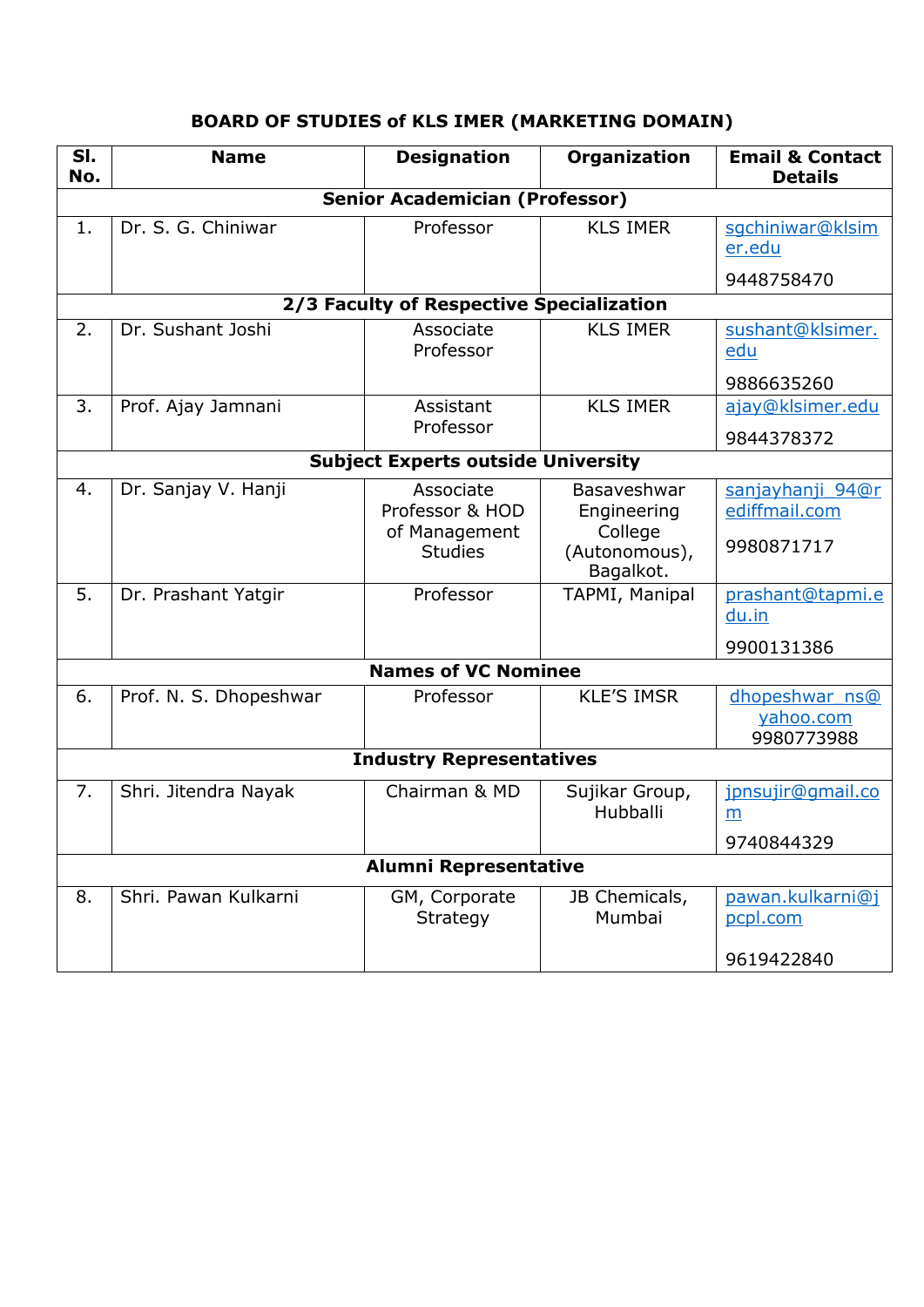| SI.<br>No.                                        | <b>Name</b>             | <b>Designation</b>                         | <b>Organization</b>                                       | <b>Email &amp; Contact</b><br><b>Details</b> |  |
|---------------------------------------------------|-------------------------|--------------------------------------------|-----------------------------------------------------------|----------------------------------------------|--|
|                                                   |                         | <b>Senior Professor</b>                    |                                                           |                                              |  |
| 1.                                                | Ms. Deepa Saibannavar   | Assistant<br>Professor & IT<br>Coordinator | <b>KLS IMER</b>                                           | deepa@klsimer.ed<br>u                        |  |
|                                                   |                         |                                            |                                                           | 8147889460                                   |  |
|                                                   |                         | 2/3 Faculty of Respective Specialization   |                                                           |                                              |  |
| 2.                                                | Dr. Santosh S. Saraf    | Professor & HOD                            | <b>KLS GIT</b>                                            | santoshsaraf@qit.<br>edu<br>9480017236       |  |
| 3.                                                | Prof. Sumanth P Desai   | Assistant<br>Professor                     | <b>KLS IMER</b>                                           | sumanth@klsimer<br>.edu                      |  |
|                                                   |                         |                                            |                                                           | 9886067917                                   |  |
| Two Subject Experts outside the parent University |                         |                                            |                                                           |                                              |  |
| 4.                                                | Dr. S Rohitraj          | Professor & HOD,<br>Dept. of MBA           | Jain college of<br>Engineering,<br>Belagavi               | Rohitrajjain777@<br>qmail.com<br>9535256217  |  |
| 5.                                                | Dr. Mallikarjun M. Math | Professor & Head<br><b>Computer Centre</b> | <b>KLS GIT</b>                                            | mmmath@git.edu<br>9886772784                 |  |
|                                                   |                         | <b>Names of VC Nominee</b>                 |                                                           |                                              |  |
| 6.                                                | Dr. Aravind Reddy       | Assistant<br>Professor                     | M. S. Ramaiah<br>Institute of<br>Management,<br>Bengaluru | arvindmn1@gmail<br>.com<br>7337780557        |  |
| <b>Industry Representatives</b>                   |                         |                                            |                                                           |                                              |  |
| 7.                                                | Dr. Prakash Mugali      | <b>Managing Director</b>                   | Enerzi Group,<br>Belagavi                                 | Prakash.enerzi@q<br>mail.com<br>9886772784   |  |
| <b>Alumni Representative</b>                      |                         |                                            |                                                           |                                              |  |
| 8.                                                | Ms. Padma Dandennavar   | Assistant<br>Professor                     | Dept. of CSE,<br><b>KLS GIT</b>                           | padma@qit.edu<br>9886230332                  |  |

# **BOARD OF STUDIES of KLS IMER (INFORMATION TECHNOLOGY)**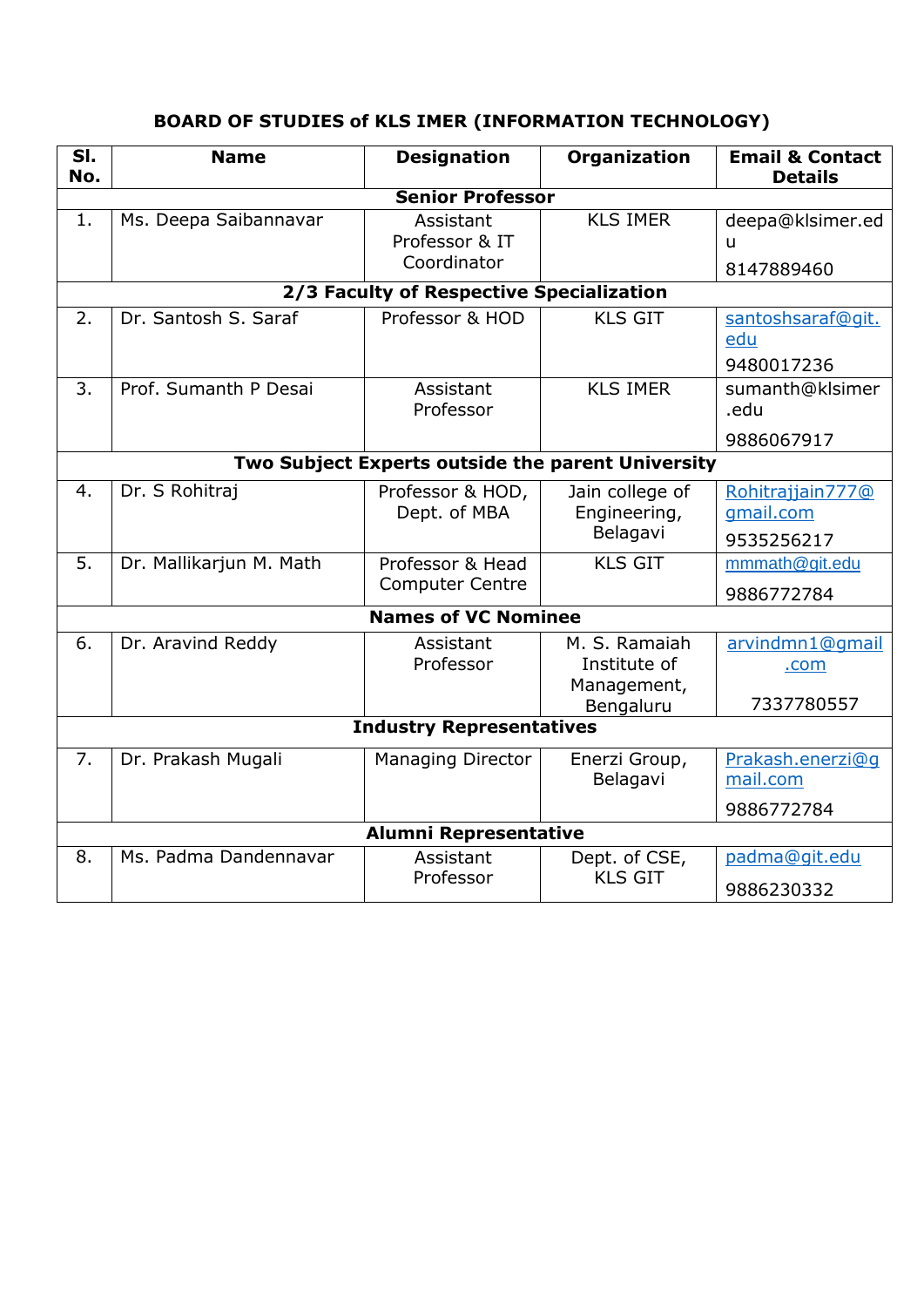| SI.<br>No.                            | <b>Name</b>                                       | <b>Designation</b>                       | Organization                                                    | <b>Email &amp; Contact</b><br><b>Details</b>      |  |  |
|---------------------------------------|---------------------------------------------------|------------------------------------------|-----------------------------------------------------------------|---------------------------------------------------|--|--|
| <b>Senior Academician (Professor)</b> |                                                   |                                          |                                                                 |                                                   |  |  |
| 1.                                    | Dr. Kirti Shivakumar                              | Professor                                | <b>KLS IMER</b>                                                 | dr.kirti@klsimer.e<br>du<br>9449007550            |  |  |
|                                       |                                                   | 2/3 Faculty of Respective Specialization |                                                                 |                                                   |  |  |
| 2.                                    | Ms. Shailaja Hiremath                             | Assistant<br>Professor                   | <b>KLS IMER</b>                                                 | shailajagh@klsime<br>r.edu                        |  |  |
|                                       |                                                   |                                          |                                                                 | 9448866397                                        |  |  |
| 3.                                    | Dr. Sanjay Deshpande                              | Assistant<br>Professor                   | <b>KLS IMER</b>                                                 | sanjaydeshpande<br>@klsimer.edu                   |  |  |
|                                       |                                                   |                                          |                                                                 | 9986139305                                        |  |  |
|                                       | Two Subject Experts outside the parent University |                                          |                                                                 |                                                   |  |  |
| 4.                                    | Dr. A. Jagan Mohan Reddy                          | Professor (HR)                           | Hyderabad                                                       | drjaganmohanred<br>dy@qmail.com                   |  |  |
|                                       |                                                   |                                          |                                                                 | 9392414243                                        |  |  |
| 5.                                    | Dr. P. M. Kulkarni                                | Professor                                | Department of<br>MBA, KLS GIT,<br>Belagavi                      | praveenmkulkarni<br>@gmail.com<br>9008497762      |  |  |
|                                       |                                                   | <b>Names of VC Nominee</b>               |                                                                 |                                                   |  |  |
| 6.                                    | Dr. Prashant C                                    | Professor & Head                         | Dept. of MBA,<br>SDM, Dharwad.                                  | prashanth.chittran<br>jan@gmail.com<br>9886634122 |  |  |
| <b>Industry Representatives</b>       |                                                   |                                          |                                                                 |                                                   |  |  |
| 7.                                    | MS. Girija Shetty                                 | Deputy Manager                           | Lead-Total<br>Rewards &<br>Systems<br>Medline<br>Industries, LP | girija.shetty@gma<br>il.com<br>9972802867         |  |  |
| <b>Alumni Representative</b>          |                                                   |                                          |                                                                 |                                                   |  |  |
| 8.                                    | Mr. Terence Vaz                                   | Head-HRBP                                | Prama Hikvision<br>Pvt Ltd, Mumbai                              | terencevaz92@qm<br>ail.com<br>7738815432          |  |  |

# **BOARD OF STUDIES of KLS IMER (HUMAN RESOURCE)**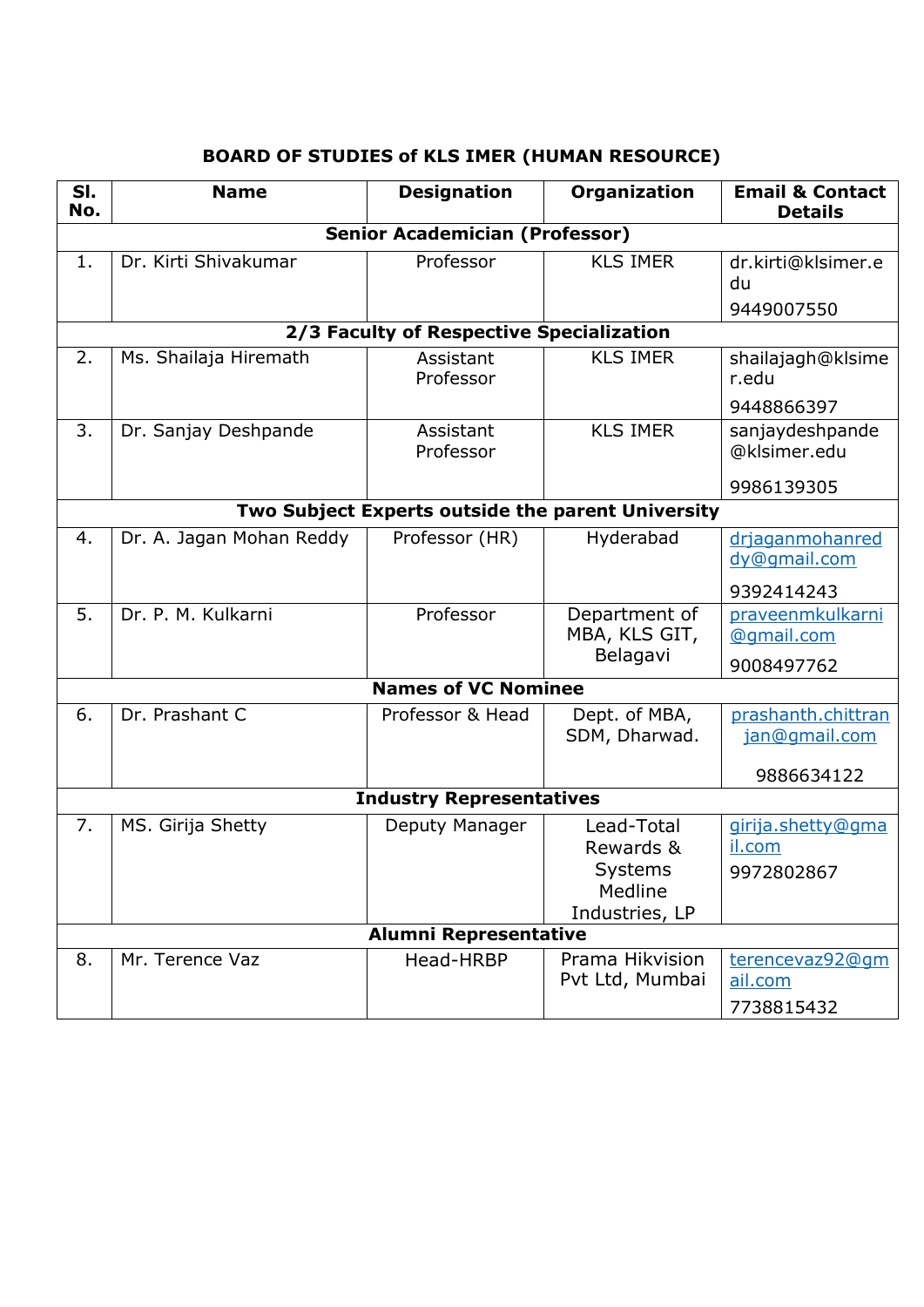# **BOARD OF STUDIES of KLS IMER (FINANCE)**

| SI.<br>No.                      | <b>Name</b>                                       | <b>Designation</b>                       | Organization                   | <b>Email &amp; Contact</b><br><b>Details</b> |  |  |
|---------------------------------|---------------------------------------------------|------------------------------------------|--------------------------------|----------------------------------------------|--|--|
|                                 |                                                   | <b>Senior Academician (Professor)</b>    |                                |                                              |  |  |
| 1.                              | Dr. Atul R. Deshpande                             | Director &                               | <b>KLS IMER</b>                | atuldeshpande@kl                             |  |  |
|                                 |                                                   | Professor                                |                                | simer.edu                                    |  |  |
|                                 |                                                   |                                          |                                | 8600617014                                   |  |  |
|                                 |                                                   | 2/3 Faculty of Respective Specialization |                                |                                              |  |  |
| 2.                              | Dr. Arif Shaikh                                   | Professor                                | <b>KLS IMER</b>                | arifshaikh@klsime<br>r.edu                   |  |  |
|                                 |                                                   |                                          |                                | 9916044352                                   |  |  |
| 3.                              | Mr. Shrirang Deshpande                            | Assistant<br>Professor                   | <b>KLS IMER</b>                | shrirangdeshpand<br>e@klsimer.edu            |  |  |
|                                 |                                                   |                                          |                                | 9448859863                                   |  |  |
| 4.                              | Mr. Rahul Mailcontractor                          | Assistant<br>Professor                   | <b>KLS IMER</b>                | rahul.mailcontract<br>or@klsimer.edu         |  |  |
|                                 |                                                   |                                          |                                | 9590395843                                   |  |  |
|                                 | Two Subject Experts outside the parent University |                                          |                                |                                              |  |  |
| 5.                              | Dr. M. M. Munshi                                  | Professor                                | VTU, Belagavi                  | mmmunshi@rediff<br>mail.com                  |  |  |
|                                 |                                                   |                                          |                                | 9844012326                                   |  |  |
| 6.                              | Dr. Amardeep D. Jadhav                            | Associate                                | Chhatrapati                    | dradjadhav@qmail                             |  |  |
|                                 |                                                   | Professor                                | Shahu Institute of             | .com                                         |  |  |
|                                 |                                                   |                                          | <b>Business</b>                | 9623532959                                   |  |  |
|                                 |                                                   |                                          | Education and                  |                                              |  |  |
|                                 |                                                   |                                          | Research<br>University Road    |                                              |  |  |
|                                 |                                                   |                                          | Kolhapur- 416004               |                                              |  |  |
|                                 |                                                   | <b>Names of VC Nominee</b>               |                                |                                              |  |  |
| 7.                              | Dr. H. Y. Kamble                                  | Professor                                | RCU, Belagavi                  | cdc@rcub.ac.in                               |  |  |
| <b>Industry Representatives</b> |                                                   |                                          |                                |                                              |  |  |
| 8.                              | Dr. AnilKumar Garag                               | <b>Director</b>                          | 305, MRB Classic               | agarag@gmail.co                              |  |  |
|                                 |                                                   | <b>ISB Infrastructure</b>                | Residency CTS.                 | m                                            |  |  |
|                                 |                                                   | Pvt. Ltd. Pune                           | 184, Guruwar                   |                                              |  |  |
|                                 |                                                   | Apeiron Steel                            | Peth Tilakwadi,                | 9341105794                                   |  |  |
|                                 |                                                   | Buildings Pvt. Ltd.<br>Belagum           | Belagavi- 590006               |                                              |  |  |
| <b>Alumni Representative</b>    |                                                   |                                          |                                |                                              |  |  |
| 9.                              | Mr. Ajeej Nadaf                                   | Sr. Branch<br>Manager                    | <b>ICICI Bank,</b><br>Belagavi | Abdulajeej.nadaf<br>@icicibank .com          |  |  |
|                                 |                                                   |                                          |                                | 9740613853                                   |  |  |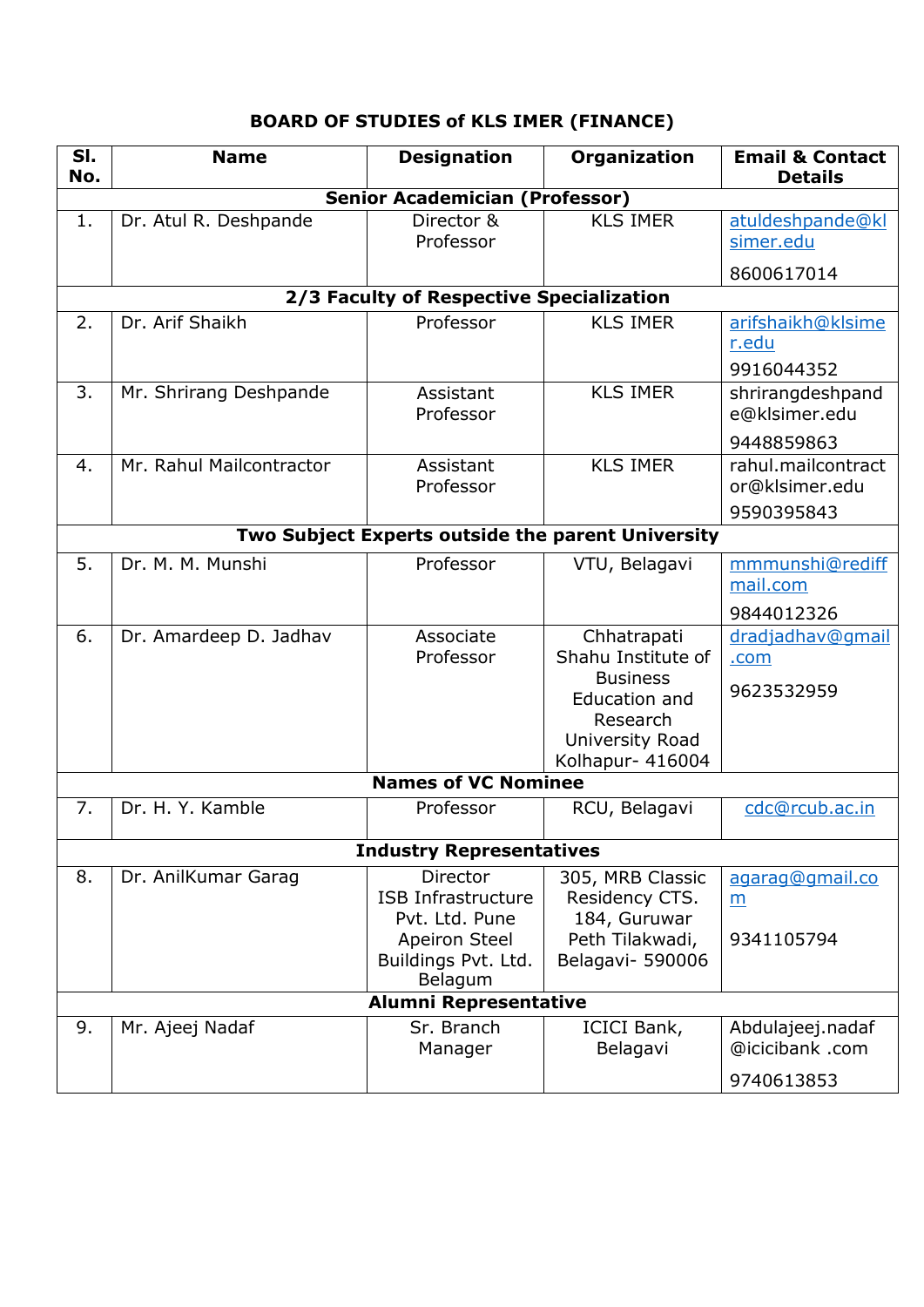### **BOARD OF STUDIES of KLS IMER (ENTREPRENEURSHIP & FAMILY BUSINESS MANAGEMENT)**

| SI.<br>No.                                        | <b>Name</b>           | <b>Designation</b>                       | Organization                        | <b>Email &amp; Contact</b><br><b>Details</b>          |  |
|---------------------------------------------------|-----------------------|------------------------------------------|-------------------------------------|-------------------------------------------------------|--|
|                                                   |                       | <b>Senior Academician (Professor)</b>    |                                     |                                                       |  |
| 1.                                                | Dr. Atul R Deshpande  | Director &<br>Professor                  | <b>KLS IMER</b>                     | atuldeshpande@k<br>Isimer.edu                         |  |
|                                                   |                       |                                          |                                     | 8600617014                                            |  |
|                                                   |                       | 2/3 Faculty of Respective Specialization |                                     |                                                       |  |
| $\overline{2}$ .                                  | Mr. Ameet Kulkarni    | Assistant<br>Professor                   | <b>KLS IMER</b>                     | ameet_kulkarni@<br>klsimer.edu                        |  |
|                                                   |                       |                                          |                                     | 9980936364                                            |  |
| 3.                                                | Mr. Shreekant Naik    | Sr. Lecturer                             | <b>KLS IMER</b>                     | shreekant_naik@<br>klsimer.edu                        |  |
|                                                   |                       |                                          |                                     | 9008030978                                            |  |
| Two Subject Experts outside the parent University |                       |                                          |                                     |                                                       |  |
| 4.                                                | Dr. Nitin Kulkarni    | Professor &                              | <b>KLE Technological</b>            | nitin@kletech.ac.i                                    |  |
|                                                   |                       | Director                                 | University, Hubli                   | n<br>9880226822                                       |  |
| 5.                                                | Dr. Prasad Roodgi     | Professor and<br><b>Director</b>         | KLE, IMSR, Hubli                    | Prasadroodgi@q<br>mail.com<br>9448150146              |  |
|                                                   |                       | <b>Names of VC Nominee</b>               |                                     |                                                       |  |
| 6.                                                | Ms. B R Poornima      | State- in charge                         | EDII, Regional<br>Centre, Bangalore | scrq-<br>@ediindia.org<br>9945092739/<br>080-23478584 |  |
| <b>Industry Representatives</b>                   |                       |                                          |                                     |                                                       |  |
| 7.                                                | Mr. Nataraja Krishnan | Principal<br>Consultant                  | Human<br>endeavour,<br>Bangalore    | krishna.n@huma<br>nendeavour.in<br>9686355552         |  |
| <b>Alumni Representative</b>                      |                       |                                          |                                     |                                                       |  |
| 8.                                                | Mr. Santosh Haragoli  | Founder & CEO                            | Nichee tree                         | hr@nicheetree.com                                     |  |
|                                                   |                       |                                          |                                     | 9538481199                                            |  |